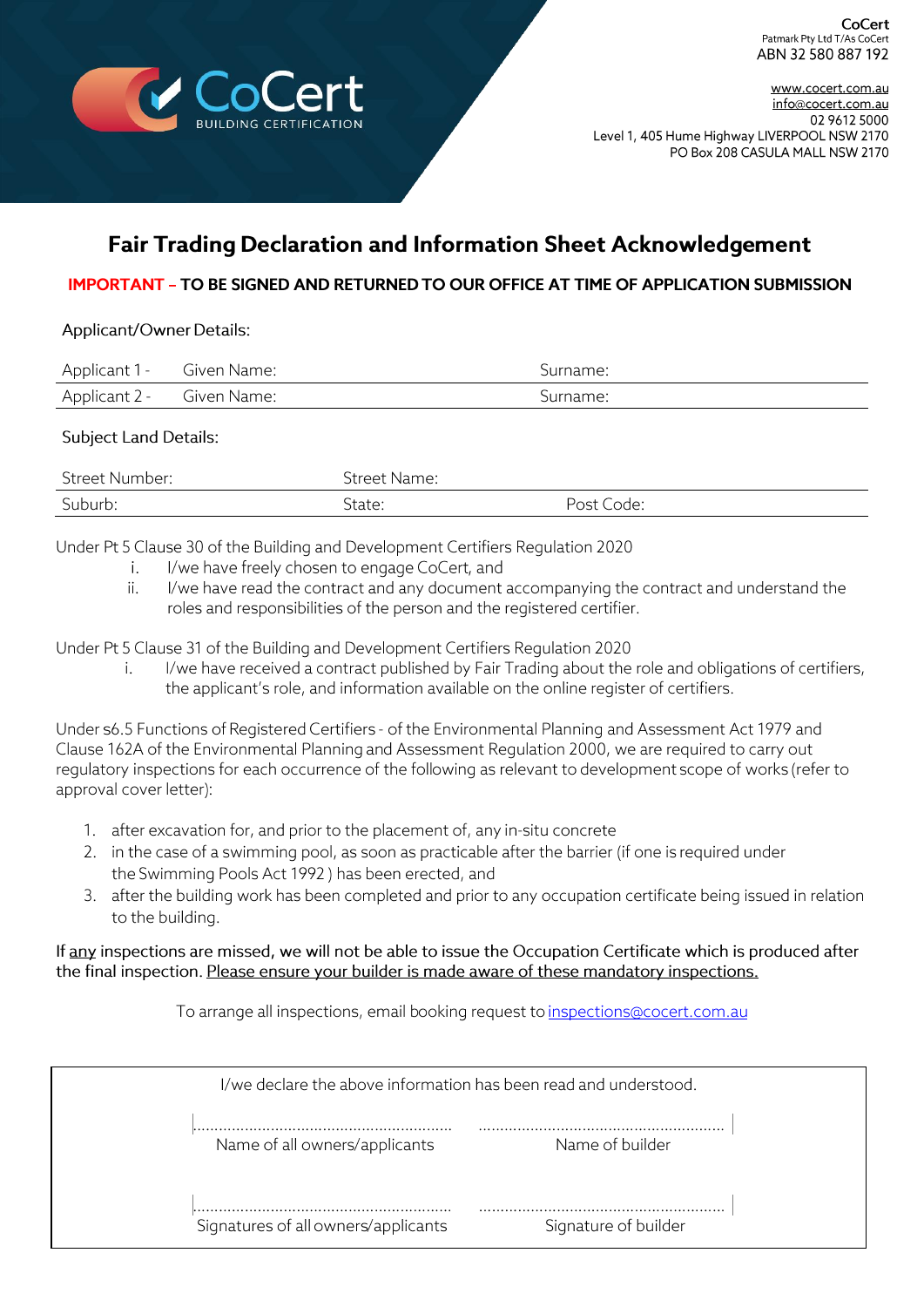

**PO Box 972** Parramatta NSW 2124 Tel: 02 9895 0111 TTY: 1300 723 404 ABN 81 913 830 179 www.fairtrading.nsw.gov.au

# **Information about registered certifiers – swimming pool inspectors**

### **Important: this is a summary document only.**

Before signing any contract for certification work, make sure you understand your obligations and what you are agreeing to. The Fair Trading website has more information about certifiers.

Under section 31(2) of the *Building and Development Certifiers Act 2018* and clause 31 of the *Building and Development Certifiers Regulation 2020*, a contract to carry out certification work must be accompanied by an applicable document made available on the website of the Department of Customer Service (which includes NSW Fair Trading)<sup>1</sup>. This is the applicable document for certification work involving a certifier registered in the class of **swimming pool inspector**. It does not apply to swimming pool inspections by a local council<sup>2</sup>.

This document summarises the statutory obligations of the registered certifier who will assess your swimming pool or spa pool barrier and your obligations as the pool owner. It also sets out the types of information that can be found on Fair Trading's online register of registrations and approvals.

## **Obligations of registered certifiers**

The general obligations of registered certifiers include compliance with their conditions of registration, to hold professional indemnity insurance, comply with a code of conduct and avoid conflicts of interest.

# **Who does a registered certifier work for?**

A registered certifier is a public official and independent regulator, registered by the Commissioner for Fair Trading.

Certifiers must carry out work in a manner that is impartial and in the public interest, even if this is not in the interests of the pool owner. Receiving a certificate is not guaranteed – the applicant is paying for the certifier to assess the application and determine *whether or not* a certificate can be issued.

It is a serious offence to attempt to bribe or influence a certifier, attracting a maximum penalty of \$110,000 and/or two years imprisonment.

<sup>1</sup> Visit [www.fairtrading.nsw.gov.au](http://www.fairtrading.nsw.gov.au/) and search 'certification contracts'.

<sup>&</sup>lt;sup>2</sup> Council officers who inspect pools do not have to be registered as certifiers by Fair Trading.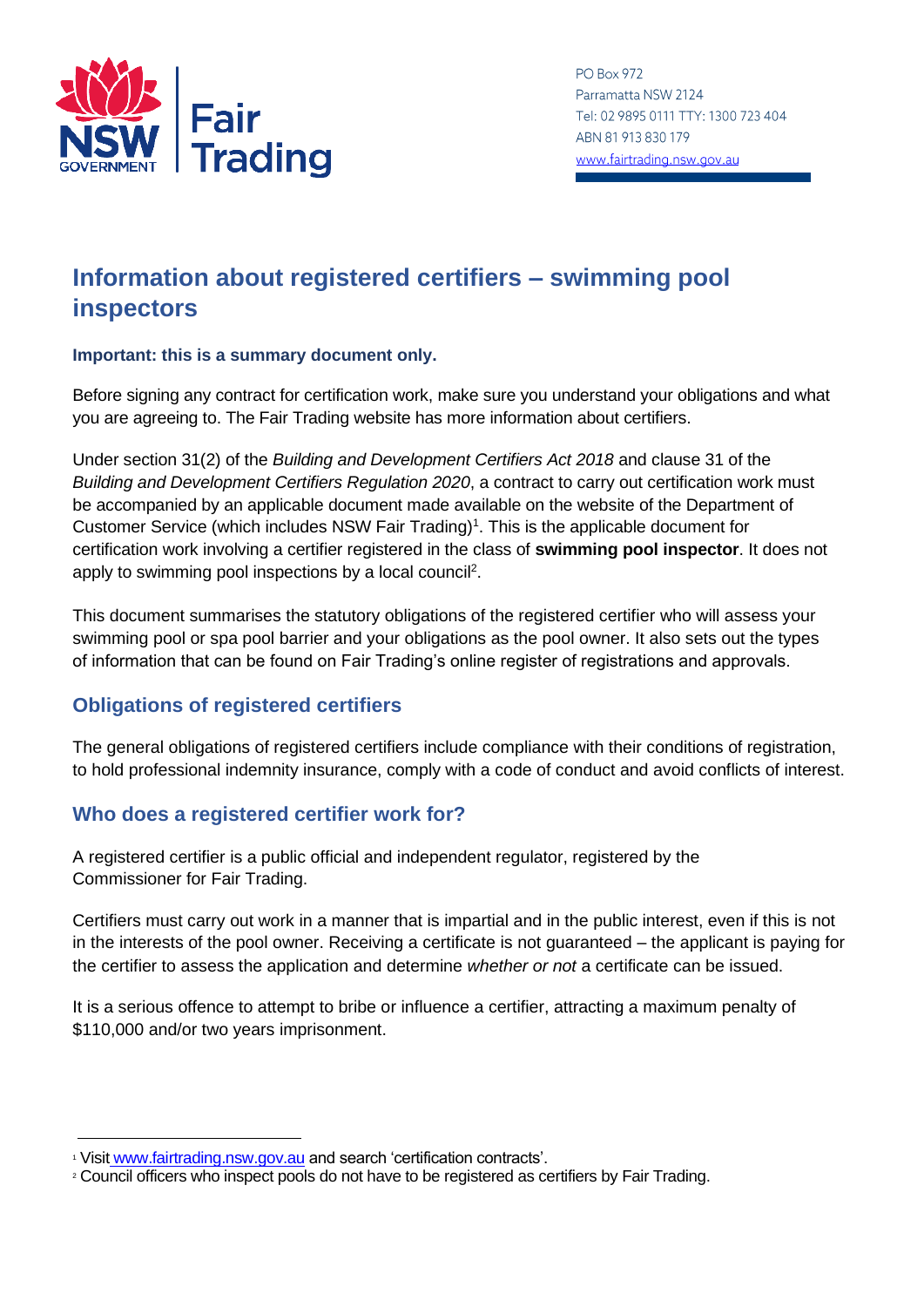# **Obligations of the pool owner**

As a pool owner, you have the following obligations:

- Visit the NSW Swimming Pool Register at [www.swimmingpoolregister.nsw.gov.au](http://www.swimmingpoolregister.nsw.gov.au/) to register your pool.
- Appoint, and enter into a contract with, your chosen certifier.
- Pay the certifier's fees before any certification work is carried out. The certifier may refuse to issue a certificate of compliance until the fee is paid.
- Ensure your pool barrier continues to comply at all times. If needed, ask your council to see a copy of the Australian Standard that applies to your pool.

# **What does a registered certifier – swimming pool inspector do?**

A registered swimming pool inspector is authorised to carry out all certification work under the *Swimming Pools Act 1992*, but not if the swimming pool achieves compliance with the performance requirements of the Building Code of Australia by means of a performance solution. They cannot issue certificates under the *Environmental Planning and Assessment Act 1979* for newly-constructed pools.

Registered building surveyors (a different type of certifier) also certify pool barriers. Only a building surveyor may certify a pool that has a performance solution under the Building Code of Australia.

A swimming pool inspector may issue a certificate of compliance if the pool barrier complies with requirements under the *Swimming Pools Act*. A certificate of compliance is valid for three years and may be required in order to sell or lease the property.

If the swimming pool is non-compliant, the certifier may issue a certificate of non-compliance and a notice of non-compliance setting out the defects.

## **Notes about swimming pool certificates of compliance**

- A certificate of compliance is not an occupation certificate and does not certify that the pool meets all conditions of its original development consent
- A certificate of compliance becomes invalid if the council issues a direction requiring compliance with the *Swimming Pools Act*.

## **Non-compliant pool barrier**

If a swimming pool is non-compliant, you will need to address the defects set out in the certifier's notice, then contact the certifier (or another certifier or the council) for a reinspection.

If you do not obtain a certificate of compliance within six weeks of the first inspection, the certifier must send the notice of non-compliance to the council, which may take enforcement action.

If the certifier deems the pool to be a significant risk to public safety they must notify the council immediately and the six-week period will not apply.